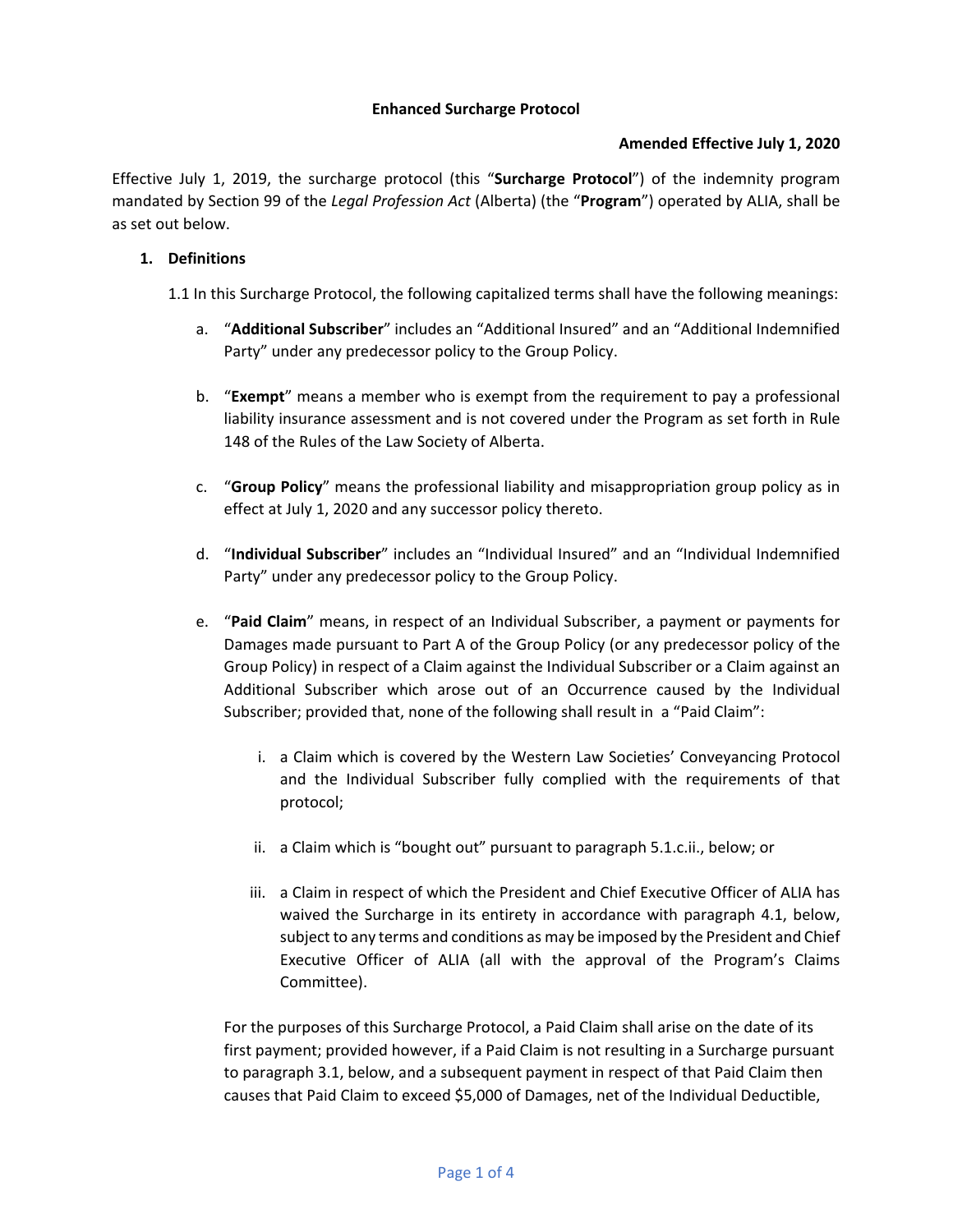that Paid Claim shall be deemed, for all purposes thereafter, to have arisen on the date of such subsequent payment.

- f. "**Policy Year**" means a "Policy Period" as defined in the Group Policy and any predecessor policy of the Group Policy.
- 1.2 Capitalized terms used but not defined in this Surcharge Protocol have the meanings set out in the Group Policy.

# **2. Surcharge**

- 2.1 Subject to paragraph 3.1, below, an Individual Subscriber shall pay a claims history levy surcharge (a "**Surcharge**") for each Policy Year (each such year, a "**Subject Year**") for which one or more Paid Claims of the Individual Subscriber occurred during the five consecutive Policy Years preceding the Subject Year, as follows:
	- a. One Paid Claim: \$2,500
	- b. Two Paid Claims: \$5,000
	- c. Three Paid Claims: \$10,000
	- d. Four Paid Claims: \$15,000
	- e. Five Paid Claims: \$25,000
	- f. Six Paid Claims: \$35,000
	- g. More than six Paid Claims: \$35,000, plus an additional \$10,000 per each Paid Claim in excess of six.

The Surcharge shall be paid in addition to the base levy and any other applicable fees and charges under the Program.

Notwithstanding the foregoing, if the Individual Subscriber, by reason of being Exempt, did not pay all of the base levy and any other applicable fees and charges under the Program (including any Surcharge) for any Policy Year in the five-Policy Year period referred to above, then for each such Policy Year for which full payment was not made, a Policy Year shall be added to the five-Policy year period referred to above and referred to in paragraph 3.1(b) below for all purposes hereunder.

For certainty, the Surcharge shall be paid by an Individual Subscriber for each Paid Claim, unless the Surcharge in respect of that specific Paid Claim has already been paid for five full Policy Years. If a Paid Claim occurs in a Policy Year after the date on which the base levy is invoiced for the next Policy Year (such that the Surcharge for that Paid Claim is not invoiced until the second Policy Year following the Policy Year in which the Paid Claim occurs), the five-Policy Year period referred to above (or, any Policy Year period referred to in paragraph 6.1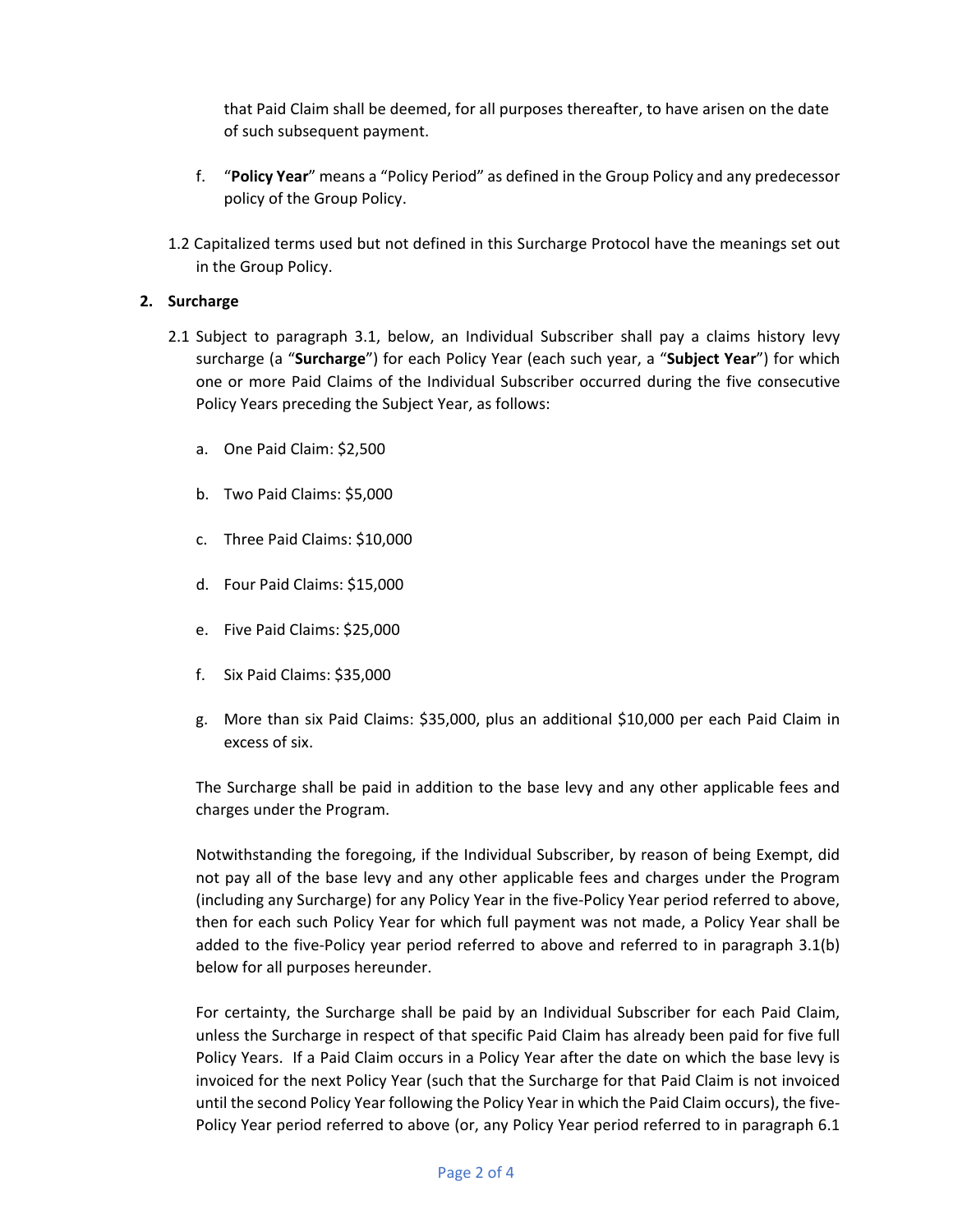below) shall commence on such second Policy Year. Examples of the operation of the Surcharge are set out in Appendix 1 hereto.

## **3. Free Paid Claim**

- 3.1 A Paid Claim shall not result in a Surcharge for a Subject Year if:
	- a. payments in respect of the underlying Claim, at the time the applicable Surcharges are calculated, are for no more than \$5,000 of Damages, net of the Individual Deductible; and
	- b. the Paid Claim is the oldest Paid Claim (including, for greater certainty, Prior Paid Claims) of the Individual Subscriber within the five consecutive Policy Years preceding the Subject Year.

# **4. Waiver**

4.1 The President and Chief Executive Officer of ALIA may waive the payment of the Surcharge at any time upon such terms as such officer may determine, subject to the prior approval of the Program's Claims Committee in its sole discretion, upon written request of the Individual Subscriber together with supporting reasons.

# **5. Buy Out**

- 5.1 An Individual Subscriber may elect, by written notice to ALIA, to "buy out" a Paid Claim (including a Prior Paid Claim) at any time as follows:
	- a. the underlying Claim shall have been settled or disposed of by a final judgment without appeal, or in the case of a Paid Claim that is Repair Costs, ALIA shall be satisfied in its sole discretion that the underlying Error has been fully corrected;
	- b. notice of the election to buy out has been delivered to ALIA;
	- c. the Individual Subscriber shall pay to ALIA either:
		- i. an amount such that ALIA and the Program are reimbursed for all Damages (including Repair Costs) in respect of the underlying Claim, other than Damages of no more than \$5,000, net of the Individual Deductible; or
		- ii. an amount such that ALIA and the Program are reimbursed for all Damages (including Repair Costs) in respect of the underlying Claim (including the Deductible); and
	- d. any buy out shall be on reasonable terms and conditions as determined by ALIA.

For greater certainty, the provisions of paragraph 3.1, above, shall apply equally to Paid Claims that are bought out as contemplated by paragraph 5.1.c.i., above.